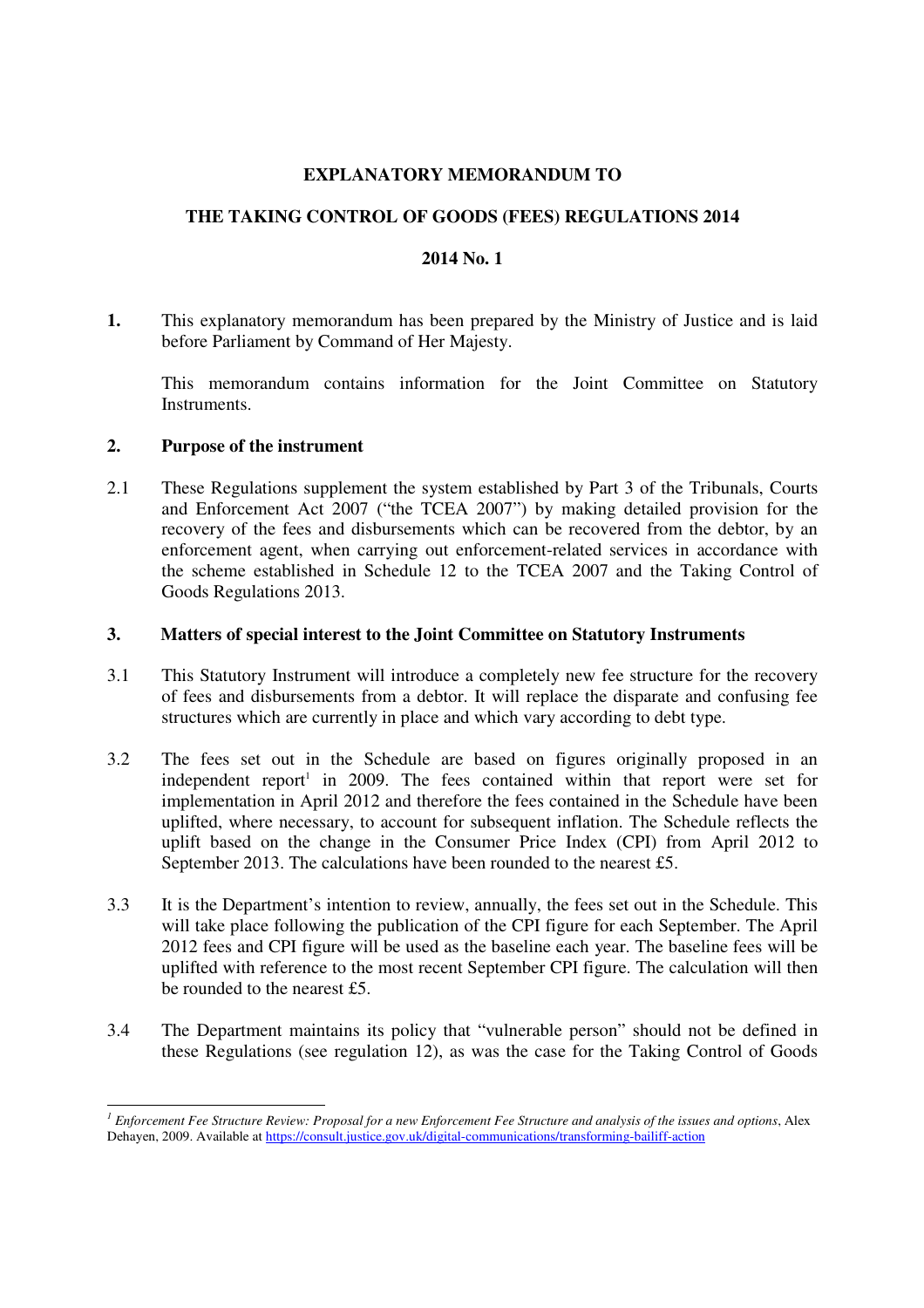Regulations  $2013^2$ . This issue was specifically consulted upon as part of the "Transforming Bailiff Action<sup>3</sup>" consultation, and 55% of respondents were opposed to such a definition. Respondents considered that attempts to define "vulnerable" (for example by reference to a list) would be overly rigid, catching some cases unnecessarily and failing to capture others. Vulnerability was seen as a potentially fluid state, so that some people might be constantly vulnerable (for example due to a permanent lack of mental capacity) but others temporarily so (for example, suffering mental illness for a short period of time). The chosen solution is therefore to retain flexibility by not seeking to define "vulnerable", but to ensure that mandatory training for certificated enforcement agents includes specific approved training on identifying and dealing appropriately with vulnerable persons. National Standards for Enforcement Agents will also be re-issued providing minimum standards on matters not the subject of Rules or Regulations.

3.5 This instrument provides vulnerable debtors with the opportunity to seek further advice, in line with responses to the "Transforming Bailiff Action" consultation, before incurring the enforcement fee. Responses suggested that a vulnerable debtor may be incapable of understanding or engaging with the process in the early stages and so should be given the chance to seek advice when the enforcement agent is on their doorstep and has identified them as vulnerable. While the enforcement agent will not be prevented from taking control of goods (thereby fulfilling obligations to the creditor), failure to provide a debtor with this opportunity before they proceed to actually remove the goods will mean they risk their enforcement stage fee. This will provide an incentive for the enforcement agent to ensure a vulnerable debtor is able to get advice; will allow the debtor to address their debt and protect the creditor's right to recover what is owed to them. Guidance will be issued on best practice regarding the timing and type of advice a debtor should be allowed to seek.

### **4. Legislative Context**

- 4.1 Part 3 of, and Schedule 12 to, the TCEA 2007 replace the existing laws relating to the seizure and sale of goods for most purposes, and the existing law of rent distress, with a unified procedure to be followed by enforcement agents. Paragraph 62 of Schedule 12 to the TCEA 2007 allows for a new fee structure to be created in Regulations, setting out the fees and disbursements that are recoverable from the debtor in respect of the enforcementrelated services that are incurred when following this procedure.
- 4.2 This is the second of three statutory instruments which will be implemented under Part 3 of the TCEA 2007. The first set of Regulations, the Taking Control of Goods Regulations 2013<sup>4</sup>, were laid in July 2013 and set out the procedure enforcement agents must follow when taking control of goods. The third set of Regulations, to be made under section

<sup>1</sup>  $2 \text{ Explanatory Memorandum}$ , The Taking Control of Goods Regulations 2013, http://www.legislation.gov.uk/uksi/2013/1894/memorandum/contents

<sup>3</sup> *Transforming Bailiff Action: How we will provide more protection against aggressive bailiffs and encourage more flexibility in bailiff collections,* Consultation Paper CP5/2012, February 2012, available at: https://consult.justice.gov.uk/digital-

communications/transforming-bailiff-action<br>
<sup>4</sup> http://www.legiclotion.gov.uk/uksi/2013/15 http://www.legislation.gov.uk/uksi/2013/1894/made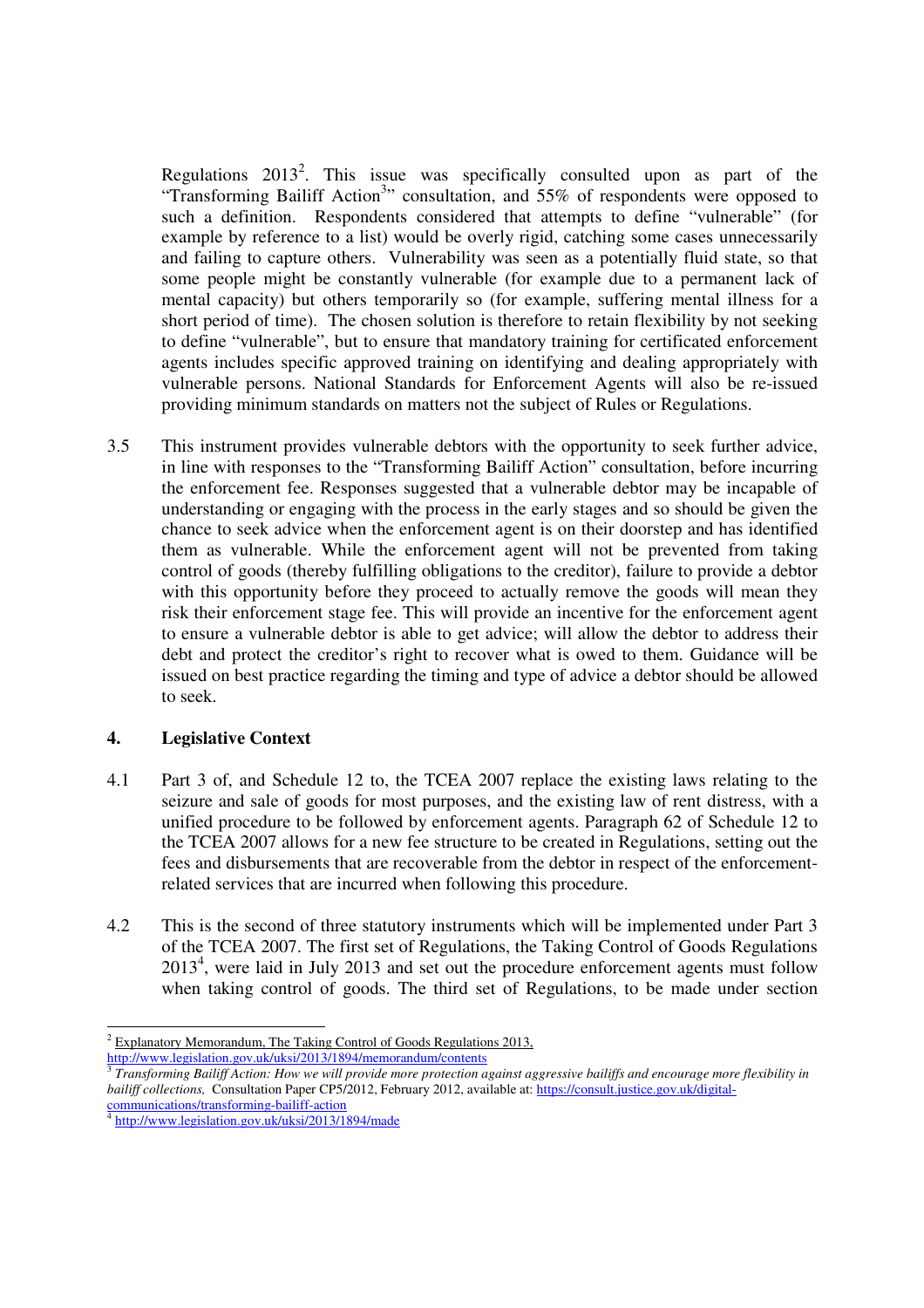64(2) of the TCEA 2007 will set out the certification process and the conditions to which the issue of certificates to enforcement agents will be subject. The Department intends to lay the certification Regulations early in 2014.

### **5. Territorial Extent and Application**

5.1 This instrument applies to England and Wales.

### **6. European Convention on Human Rights**

6.1 As the instrument is subject to the negative resolution procedure and does not amend primary legislation, no statement is required.

### **7. Policy background**

 $\overline{a}$ 

- 7.1 The various fee structures applicable to enforcement by taking control of goods do not provide adequate remuneration for all aspects of the work carried out by enforcement agents. There is, therefore, an inherent incentive for enforcement agents to engage in, and charge for, unnecessary enforcement activities or to rapidly escalate enforcement action. The current availability of discretionary fee arrangements has also provided incentives for unscrupulous behaviour. Such arrangements allow the enforcement agent to charge "reasonable costs", which are not specified in advance and are not clearly defined, making these charges prone to abuse. With little clarity and transparency to these fee structures, it is difficult for debtors to check whether they have been charged the correct fees and to challenge these if they have not. As a result of these factors, there have long been calls to introduce a transparent fee structure, relevant to all debt types, alongside the introduction of a simplified and transparent enforcement process. This Statutory Instrument will introduce such a fee structure.
- 7.2 As with the wider reforms, the provisions contained within this instrument are intended to balance the rights of the debtor and the rights of the creditor. The fee structure is based on a core set of activities taken from Schedule 12 of the TCEA 2007, which have been grouped into stages to ensure that the enforcement agent is properly recompensed for the work undertaken. It supports the concept of early compliance and greater proportionality by providing the debtor with the opportunity to make payment or enter into an agreed payment plan at the compliance stage. Fixed amounts have been attributed to each stage with an additional percentage fee added to larger debts which can cost more to enforce.
- 7.3 While the fee structure applies across debt streams, there are two separate fee levels one for High Court Enforcement and one for non-High Court Enforcement, with the High Court level containing higher fees. This reflects the findings in the 2009 independent report<sup>5</sup> that High Court Enforcement has a higher cost base due to the personal responsibility of a High Court Enforcement Officer (who has writs addressed directly to them) and the fact that they enforce higher value debts. The personal liability of the High

<sup>5</sup> *Enforcement Fee Structure Review: Proposal for a new Enforcement Fee Structure and analysis of the issues and options*, Alex Dehayen, 2009. Available at https://consult.justice.gov.uk/digital-communications/transforming-bailiff-action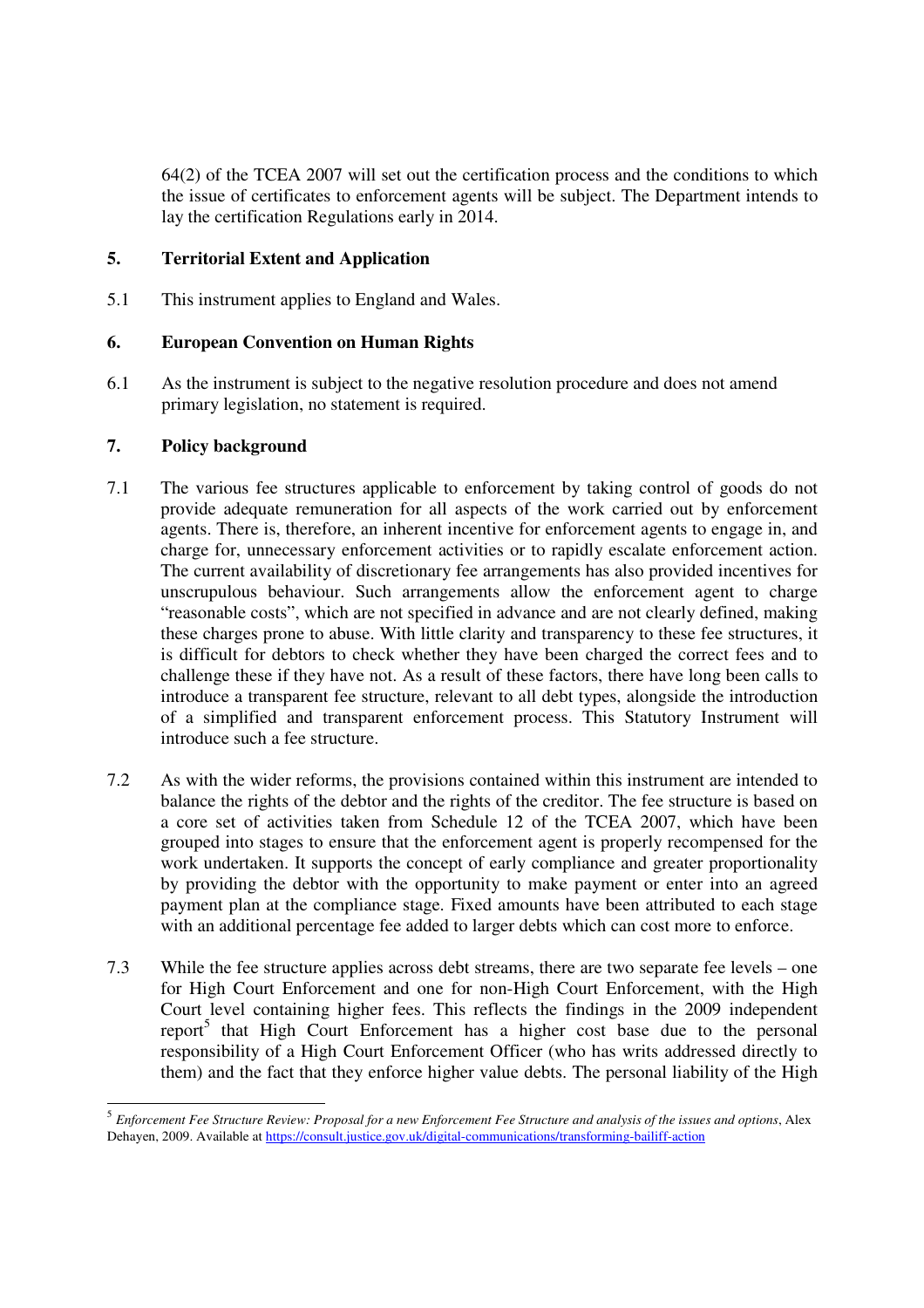Court Enforcement Officer has also necessitated the need for High Court enforcement to have first and second enforcement stages with the associated fees. The fee structure for High Court cases also introduces an incentive to enter into, and adhere to, an affordable controlled goods agreement. Unless a debtor pays in full at the compliance stage, the enforcement agent is obliged to visit the debtor in every High Court case in order to take control of goods, thereby triggering the first enforcement stage. If the enforcement agent is then unable to enter into a controlled goods agreement (and has to take control of goods in another manner) or a debtor defaults on a controlled goods agreement, the enforcement agent will be under an obligation to remove goods and therefore the second enforcement stage fee will also apply. For non-High Court debt there is no such obligation and therefore we have introduced an incentive to enter into an agreement without taking control of goods at the (earlier) compliance stage which avoids triggering the enforcement stage with its larger fee.

#### *Consolidation*

7.4 None. These are the first Regulations to be made under this power.

### **8. Consultation outcome**

- 8.1 The "Transforming Bailiff Action" consultation sought views on the proposed fee structure. The consultation, which ran from February 2012 to May 2012, received 254 responses. The majority of respondents to that consultation were in favour of the proposed structure; it was seen to be transparent and weighted to encourage debtors to engage with the process at an earlier stage. However, two elements of the fee structure have been revised following consideration of consultation responses and further work with stakeholder groups.
- 8.2 The threshold at which an additional percentage fee will be added in non-High Court debt has been raised from £1,000 to £1,500. Concerns were raised by both advice sector representatives and public sector creditors that the £1,000 threshold would easily catch many council tax debtors whose average debt is often between £1,000 and £1,500. They argued that this would be disproportionate as it did not necessarily indicate that the debtor possessed high value or specialist assets which would cost more to remove and which the additional percentage fee was designed to cover.
- 8.3 The consultation response stated that in cases where the proceeds of enforcement are less than the amount outstanding, they should be distributed on a pro-rata basis between creditor and enforcement agent (regarding the outstanding debt and the enforcement fees and disbursements respectively). However, it has since been demonstrated that this would cause enforcement agents to operate at a loss for some time before they recovered their fees, undermining the fee structure model by significantly delaying remuneration and preventing the necessary investment in enforcement businesses required to provide a sustainable service. Without this, successful enforcement could potentially decline significantly and enforcement agents may be encouraged to act in an aggressive manner in order to try and recoup the entire debt. It was therefore decided that enforcement agents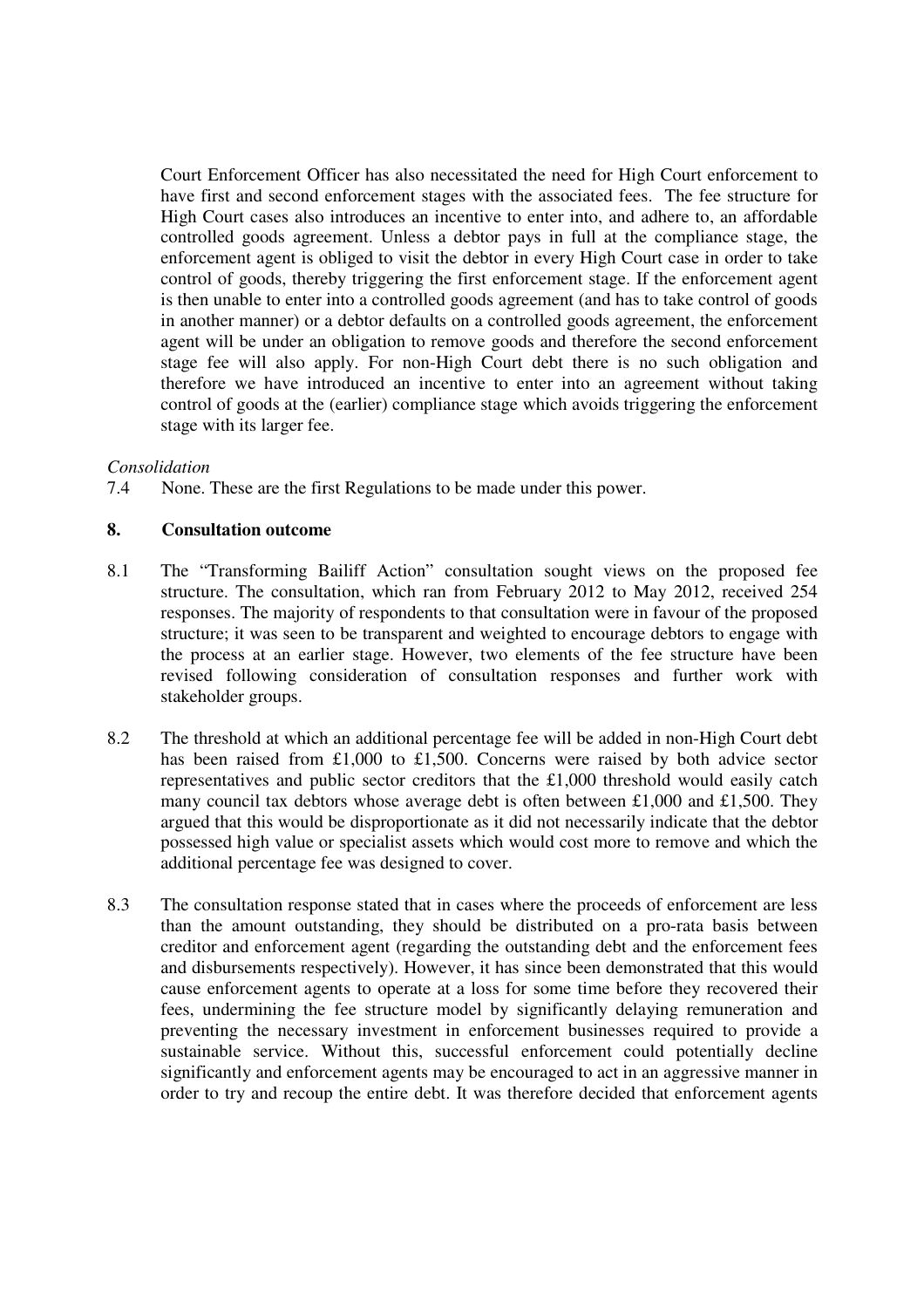should be paid the compliance stage in full first, followed by a pro-rata division of proceeds between enforcement agent and creditor.

#### **9. Guidance**

9.1 The Regulations will be published by the Stationary Office and will be available on the www.legislation.gov.uk before they come into force in April 2014. It is the Department's intention to update the National Standards for Enforcement Agents to reflect the changes in the law and to issue best practice guidance. It is the Department's view this will be the most appropriate way to address issues surrounding vulnerability. Updated information will also be available on gov.uk. These updates will be available before the implementation date of April 2014.

### **10. Impact**

- 10.1 An Impact Assessment was carried out to consider the impact of the introduction of the full set of reforms, including those provisions introduced by this Statutory Instrument. This is available at: https://consult.justice.gov.uk/digital-communications/transformingbailiff-action. An Impact Assessment has not been prepared specifically for this instrument.
- 10.2 The impact on business and the voluntary sector is estimated to be an annual average benefit of £5 million. The benefits of savings associated with the ongoing saving of doorstep visits, streamlining of the law, simplification of the system and fewer complaints were calculated to offset the costs such as familiarisation with the new system and ongoing certification and training costs.
- 10.3 The impact on the public sector is expected to be an increase in one-off costs, around £1 million, associated with the amendment to automated processes. There are not expected to be additional net costs.

### **11. Regulating small business**

- 11.1 The legislation affects small business, but is not anticipated to have a detrimental effect.
- 11.2 The Ministry of Justice has not taken any specific steps to minimise the impact of the requirements on firms employing 20 people.

### **12. Monitoring & review**

12.1 As set out in the Government's response to the Transforming Bailiff Action consultation, a post-implementation review will take place at one year, three years and if necessary five years after these provisions come into force.